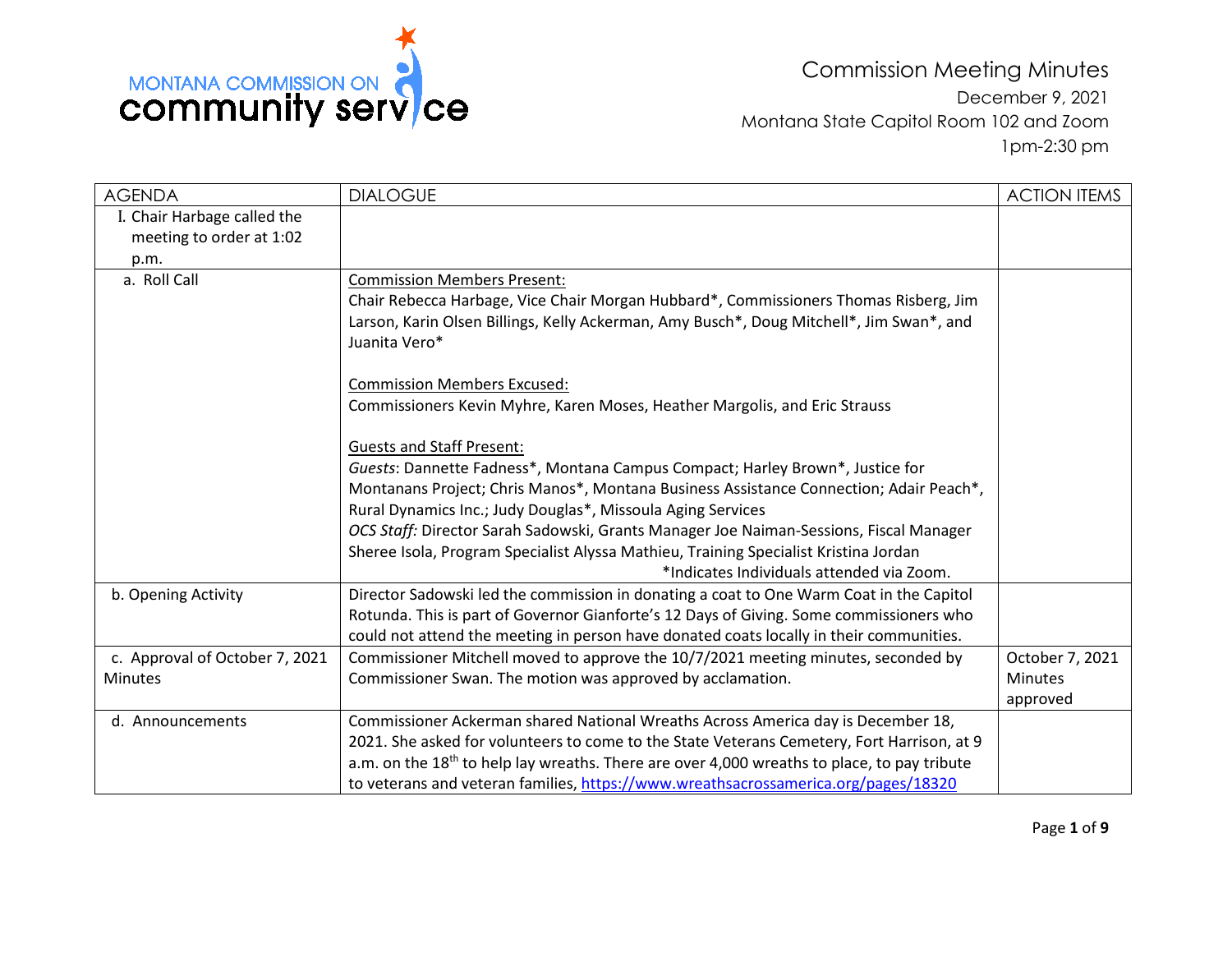| e. Commissioner Reports and       | Commissioner Olsen Billings shared she attended the Montana State Parks AmeriCorps                                                              |  |
|-----------------------------------|-------------------------------------------------------------------------------------------------------------------------------------------------|--|
| Updates - Volunteer & OCS         | Close of Service event on 11/19/21, where she heard great stories from members in their                                                         |  |
| engagements                       | presentations.                                                                                                                                  |  |
|                                   |                                                                                                                                                 |  |
|                                   | Chair Harbage highlighted the Governor's 12 Days of Giving and encouraged everyone to<br>give back through service if donation is not feasible. |  |
| II. Office of Regional Operations | Commissioner Busch shared updates from the Mountain Region Office of Regional                                                                   |  |
| Update                            | Operations:                                                                                                                                     |  |
|                                   | The U.S. senate confirmed Michael Smith as CEO of AmeriCorps.                                                                                   |  |
|                                   |                                                                                                                                                 |  |
|                                   | The Mountain Region Office is adding a fourth subregion, two Senior Portfolio Managers,                                                         |  |
|                                   | and two Associate Portfolio Managers. The office is also in the process of hiring a Regional                                                    |  |
|                                   | Administrator.                                                                                                                                  |  |
|                                   |                                                                                                                                                 |  |
|                                   | The FY2022 budget continuing resolution was extended to February 18, 2022, so a                                                                 |  |
|                                   | government shutdown was avoided last week.                                                                                                      |  |
|                                   |                                                                                                                                                 |  |
|                                   | The AmeriCorps agency Five Year Strategic Plan is in its final stages and almost complete. It                                                   |  |
|                                   | is aligned with the President's Management Agenda, https://www.performance.gov/pma/                                                             |  |
|                                   | which was released last week. AmeriCorps will begin implementing the plan in 2022.                                                              |  |
|                                   |                                                                                                                                                 |  |
|                                   | One National Direct program in Montana applied for Public Health Corps funding. Grants                                                          |  |
|                                   | are set to be awarded in spring of 2022.                                                                                                        |  |
|                                   |                                                                                                                                                 |  |
|                                   | The AmeriCorps Seniors Demonstration Grant Notice of Funding Opportunity is now open.                                                           |  |
|                                   | Commissioner Busch encouraged the Commission to share and amplify this opportunity in                                                           |  |
|                                   | their communities, for all three AmeriCorps Seniors programs (Foster Grandparents, Senior                                                       |  |
|                                   | Companions, and Retired and Senior Volunteer Program [RSVP]). AmeriCorps is looking for                                                         |  |
|                                   | strong applicants to apply to open areas, such as Yellowstone County. Flathead, Lake,                                                           |  |
|                                   | Mineral and Ravalli Counties are priority service areas for RSVP. The Demonstration Grants                                                      |  |
|                                   | are unlike traditional AmeriCorps Seniors grants; this is a 2-year grant, with the first 6                                                      |  |
|                                   | months set aside for planning, and the remaining 18 months set for implementation.                                                              |  |
|                                   | Thinking of specific needs programs could serve. This demonstration grant increases the                                                         |  |
|                                   | threshold of participant eligibility to 400% poverty level. Commissioner Busch asked the                                                        |  |
|                                   | Commission to share with organizations in their communities and reach out to                                                                    |  |
|                                   | Commissioner Busch with any leads or questions. The application deadline is February 3,                                                         |  |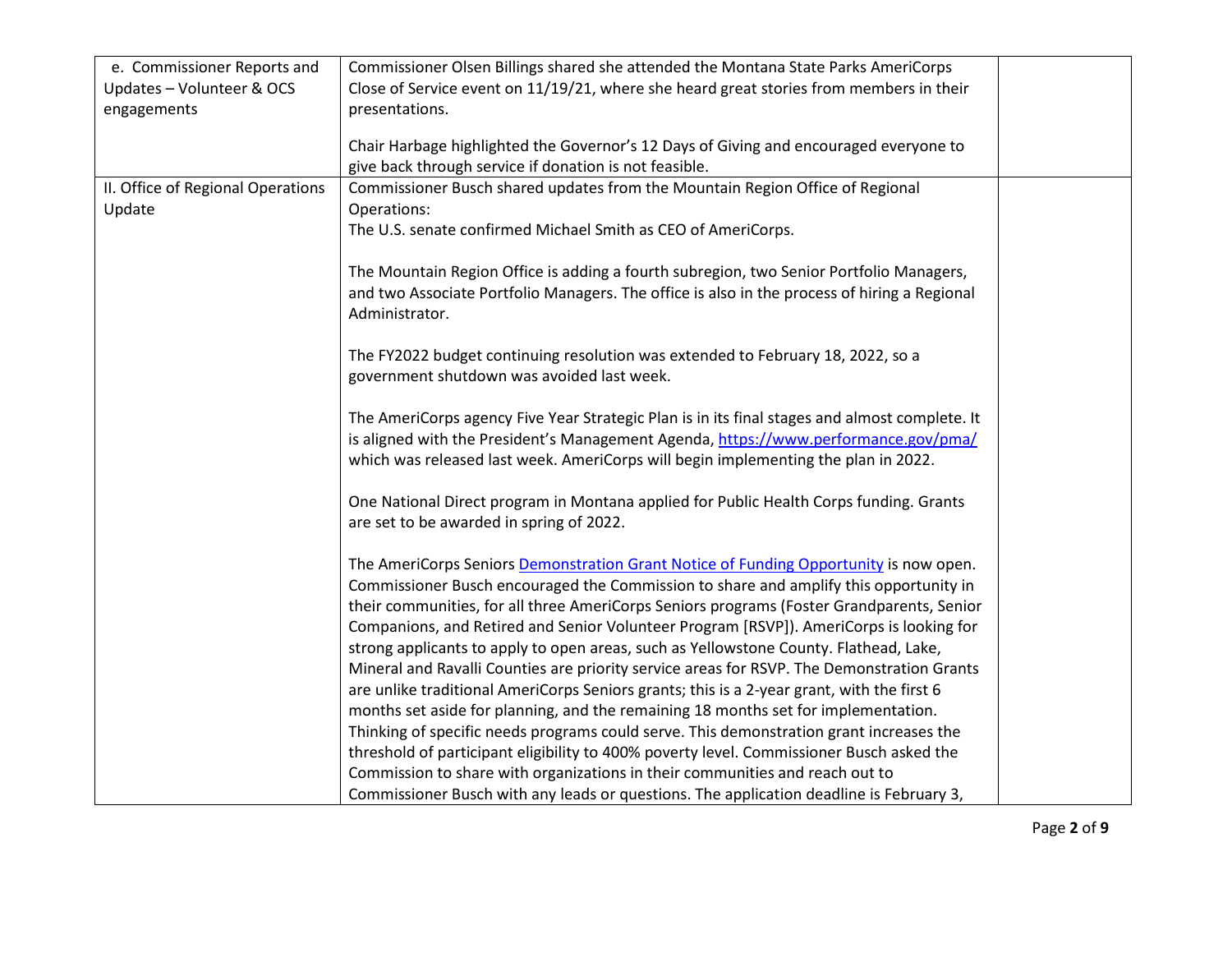|                                             | 2022.                                                                                                                                                                                                                                                                                                                                                                                                                                                                                                                                                                                                                                                                                                                              |  |
|---------------------------------------------|------------------------------------------------------------------------------------------------------------------------------------------------------------------------------------------------------------------------------------------------------------------------------------------------------------------------------------------------------------------------------------------------------------------------------------------------------------------------------------------------------------------------------------------------------------------------------------------------------------------------------------------------------------------------------------------------------------------------------------|--|
|                                             | The Mountain Region office had a call with VISTA programs earlier this week and discussed<br>Martin Luther King Jr. Day of Service planning. MLK Day is an important opportunity for<br>VISTA to participate in direct service, instead of the indirect service they typically provide.<br>The VISTA programs mentioned the statewide opportunities ServeMontana is coordinating.                                                                                                                                                                                                                                                                                                                                                  |  |
|                                             | VISTA recruitment is underway, with many positions targeted to fill in January or February<br>2022. Commissioner Busch asked the Commission to please share this opportunity with<br>potential candidates.                                                                                                                                                                                                                                                                                                                                                                                                                                                                                                                         |  |
|                                             | VISTA Projects submitted applications to augment budgets using American Rescue Plan<br>funds. Funds will be used to support pandemic recovery.                                                                                                                                                                                                                                                                                                                                                                                                                                                                                                                                                                                     |  |
|                                             | Commissioner Olsen Billings asked for background information about the new AmeriCorps<br>CEO Michael Smith, which Commissioner Busch shared. His original nomination was in June<br>2021, so AmeriCorps is excited his nomination has been approved. Learn about Michael<br>Smith here: https://www.americorps.gov/newsroom/press-release/senate-confirms-                                                                                                                                                                                                                                                                                                                                                                         |  |
| III. Governor's Office of                   | michael-smith-new-americorps-ceo                                                                                                                                                                                                                                                                                                                                                                                                                                                                                                                                                                                                                                                                                                   |  |
| <b>Community Service Updates</b>            |                                                                                                                                                                                                                                                                                                                                                                                                                                                                                                                                                                                                                                                                                                                                    |  |
| ServeMontana Update<br>a.                   | Delivered by OCS Program Specialist Alyssa Mathieu.                                                                                                                                                                                                                                                                                                                                                                                                                                                                                                                                                                                                                                                                                |  |
| i.<br>Youth<br>ServeMontana<br>Scholarships | The Youth Serve Montana scholarship application form is open. Scholarships are offered in<br>partnership with Montana Campus Compact and Reach Higher Montana. 83 scholarships of<br>\$1,200 will be offered to graduating high school seniors who plan to attend a Montana<br>Campus Compact Institute next fall. Students must complete at least 50 volunteer hours to<br>be eligible. 8 applications have been submitted with 43 applications in draft form. The<br>deadline to apply is January 31. Information is posted on the OCS website and is available as<br>a poster. Alyssa asked the Commission to share this opportunity with their networks.<br>https://serve.mt.gov/ServeMontana/youth-serve-montana-scholarships |  |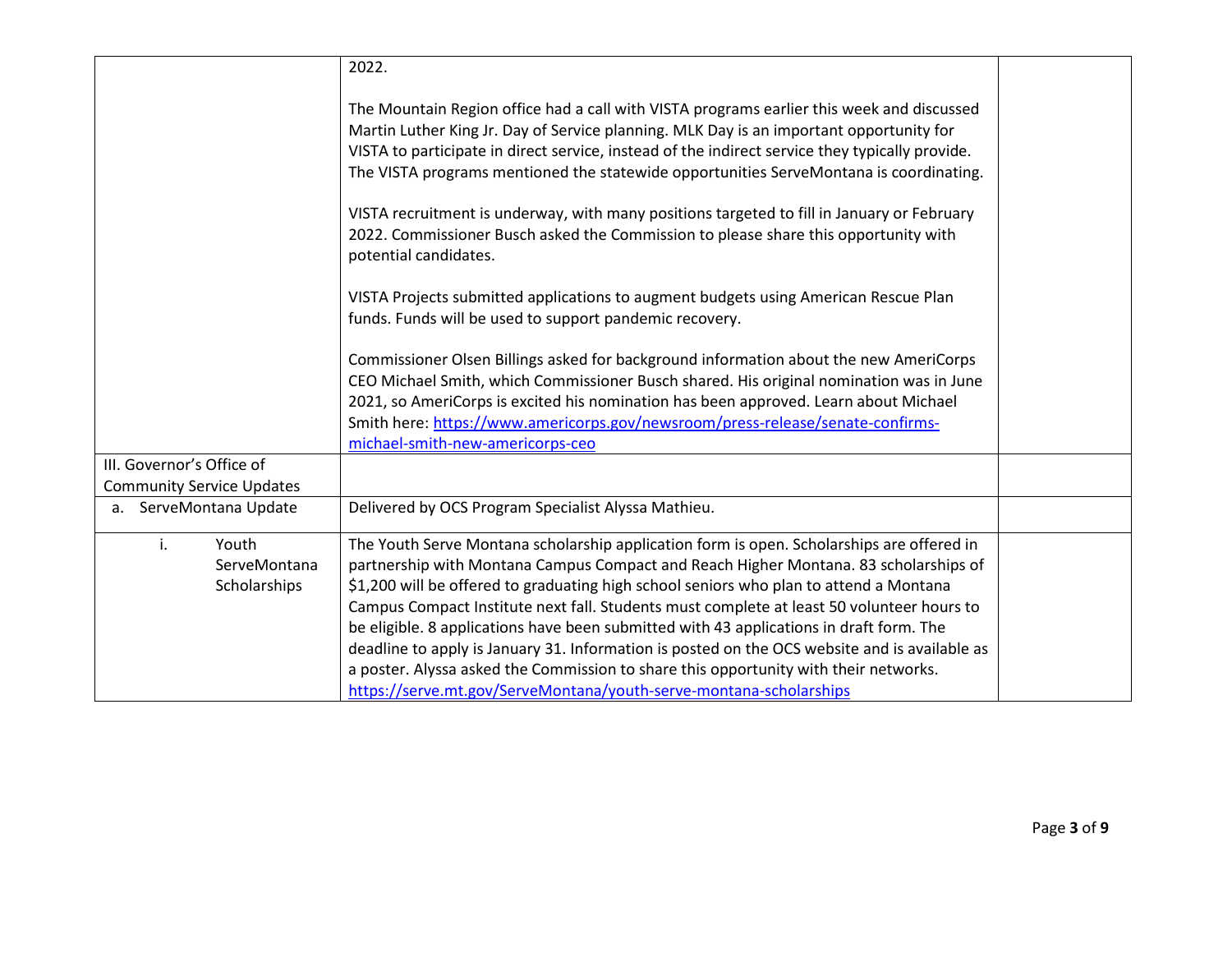|                      | ii.  | ServeMontana            | The ServeMontana Awards nomination form is open, and OCS encourages each                     | Vice Chair      |
|----------------------|------|-------------------------|----------------------------------------------------------------------------------------------|-----------------|
|                      |      | Awards                  | commissioner to submit a nomination. Awards will be presented to 2 organizations and 5       | Hubbard,        |
|                      |      |                         | individuals next summer. Those individuals and organizations who serve in Montana or are     | Commissioners   |
|                      |      |                         | themselves Montanans are eligible for an award. https://serve.mt.gov/ServeMontana/           | Larson,         |
|                      |      |                         | Alyssa then asked Chair Harbage to form a Commission Workgroup. OCS requested five           | Ackerman,       |
|                      |      |                         | commissioners to serve on the ServeMontana Award Workgroup to read nominations,              | Risberg, and    |
|                      |      |                         | select winners, and participate in award ceremony in June.                                   | <b>Busch</b>    |
|                      |      |                         |                                                                                              | volunteered for |
|                      |      |                         | Chair Harbage called for workgroup volunteers. Vice Chair Hubbard, Commissioners, Larson,    | the             |
|                      |      |                         | Ackerman, Risberg, and Busch volunteered to participate in the ServeMontana Awards           | ServeMontana    |
|                      |      |                         | Workgroup.                                                                                   | Awards          |
|                      |      |                         |                                                                                              | Workgroup       |
|                      | iii. | Commissioner            | Opportunity to be featured in the ServeMontana newsletter and highlight your work in your    |                 |
|                      |      | Highlight - OCS         | communities and motivations for serving on the Commission. Short, 4-5 questions and a        |                 |
|                      |      | Newsletter              | photo, may be paired with commissioner engagement. Alyssa will send a follow up email        |                 |
|                      |      |                         | with more information and a SurveyMonkey link.                                               |                 |
| b.                   |      | <b>Financial Update</b> | Delivered by OCS Fiscal Officer Sheree Isola.                                                |                 |
|                      | i.   | <b>Financial Report</b> | Commissioners should have received the report, Sheree can answer questions.                  |                 |
|                      | ii.  | Honorarium End          | In 2021, \$950.00 in Honorarium payments was waived, \$300.00 was paid, and no action        |                 |
|                      |      | of Year Report          | was taken on \$300.00. In 2020, \$850.00 in Honorarium payments was waived, \$150.00 was     |                 |
|                      |      |                         | paid, and no action was taken on \$800.00. Compared with 2020, the Commission has            |                 |
|                      |      |                         | managed Honorarium payments better in 2021.                                                  |                 |
|                      |      |                         |                                                                                              |                 |
|                      |      |                         | Commissioner Swan asked if he waived the honorarium already. Sheree asked that he send       |                 |
|                      |      |                         | an email to waive his Honorarium if he wishes.                                               |                 |
|                      |      |                         |                                                                                              |                 |
|                      |      |                         | Director Sadowski noted that the goal is \$0 in no actions taken. Honorarium dollars with no |                 |
|                      |      |                         | action taken could have been used as match for OCS grants. She invited the Commission to     |                 |
|                      |      |                         | ask questions about Honorarium payments, so the dollars can be utilized better in the        |                 |
|                      |      |                         | future.                                                                                      |                 |
| c. AmeriCorps Update |      |                         |                                                                                              |                 |
|                      | i.   | <b>Grants Update</b>    | Grants Manager Joe Naiman-Sessions provided the following grant updates:                     |                 |
|                      |      |                         |                                                                                              |                 |
|                      |      |                         | Competitive program American Rescue Plan Act (ARP) amendments have now been                  |                 |
|                      |      |                         | approved through both AmeriCorps the agency and the Interim Budget Committee and             |                 |
|                      |      |                         | Governor's Office at this time. We are working on amending and/or awarding those funds.      |                 |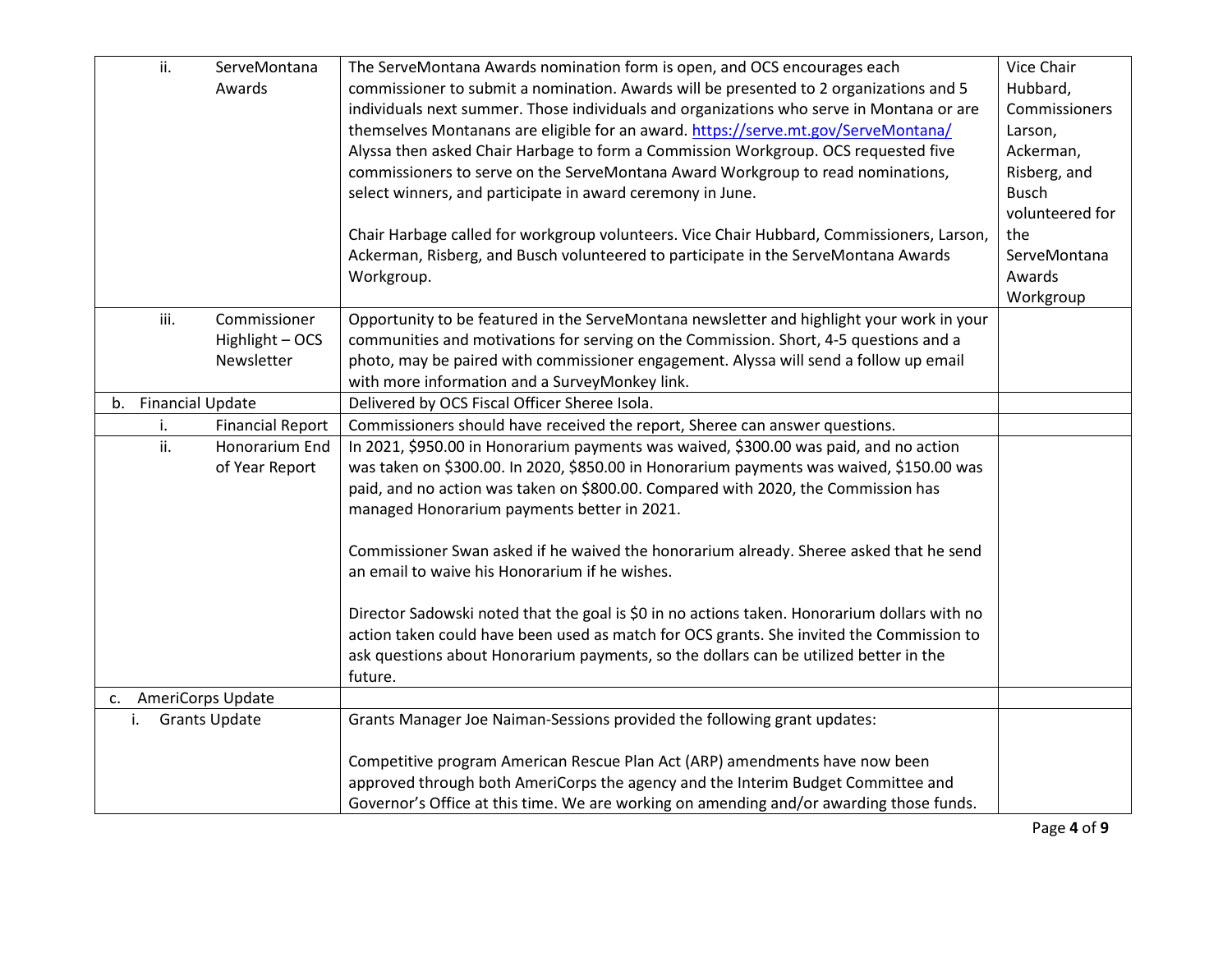|                         | The Grant Review Workgroup met on November 17 and had good conversation about<br>applicants. Competitive grants are due to the AmeriCorps agency by January 4. Once the |  |
|-------------------------|-------------------------------------------------------------------------------------------------------------------------------------------------------------------------|--|
|                         | grants are approved, we enter a grant clarification period from 12/10 - 12/15. During this                                                                              |  |
|                         | time subrecipients can strengthen applications.                                                                                                                         |  |
|                         | Upcoming Program engagement opportunities at Orientations. The Big Sky Watershed                                                                                        |  |
|                         | Corps will orient new members on 1/19 - 21 in Bozeman. Montana State Parks AmeriCorps                                                                                   |  |
|                         | will orient new members virtually M-Th 1/24 to 2/4 from 9 a.m. to 1 p.m. Montana Campus                                                                                 |  |
|                         | Compact AmeriCorps members will orient new members on 1/10 and 11 in Missoula.                                                                                          |  |
|                         | To receive staff feedback, the last day to submit Formula Grant concept papers is February                                                                              |  |
|                         | 14. The Formula Notice of Funding Opportunity will be posted on March 21. Applications                                                                                  |  |
|                         | due April 29.                                                                                                                                                           |  |
|                         | Joe asked the Commission to save the date for spring Grant Review Workgroup, which will                                                                                 |  |
|                         | meet on May 18 to discuss Formula Grant applications. Director Sadowski is conducting                                                                                   |  |
|                         | outreach to new applicants for both operation and planning grants. OCS will have two                                                                                    |  |
|                         | opportunities in spring 2022, for planning and operating grant applications. In addition to                                                                             |  |
|                         | the annual allocation there is just over \$1 million ARP formula funding to be expended in                                                                              |  |
|                         | next 3 years, which presents OCS with the opportunity to grow current programs and/or                                                                                   |  |
|                         | fund new ones. Joe then asked the Commission to share these Formula grant opportunities                                                                                 |  |
|                         | with organizations that could successfully use AmeriCorps as a resource to meet a need.                                                                                 |  |
| ii. MLK National Day of | Training Specialist Kristina Jordan delivered the following MLK Day of Service Updates:                                                                                 |  |
| Service                 |                                                                                                                                                                         |  |
|                         | MLK Day of Service is January 17, 2022. OCS has engaged AmeriCorps Seniors and                                                                                          |  |
|                         | AmeriCorps State staff and members in a planning group, to foster collaboration among                                                                                   |  |
|                         | streams of service in Montana, and plan service activities in honor of Dr. King. There are a                                                                            |  |
|                         | variety of service activity options, such as the Montana Campus Compact Read for Peace                                                                                  |  |
|                         | event, or some other service project that meets a need within a community. The planning                                                                                 |  |
|                         | group will meet next on 12/15 to share what service activity they will lead or participate in.                                                                          |  |
|                         | OCS will share engagement and service opportunities with the Commission. Activities will                                                                                |  |
|                         | occur on or near January 17, depending on the activity.                                                                                                                 |  |
|                         | OCS is working to offer a Mini-Grant, to support purchase or rental of supplies, venues,                                                                                |  |
|                         | food, etc. for service activities.                                                                                                                                      |  |
|                         |                                                                                                                                                                         |  |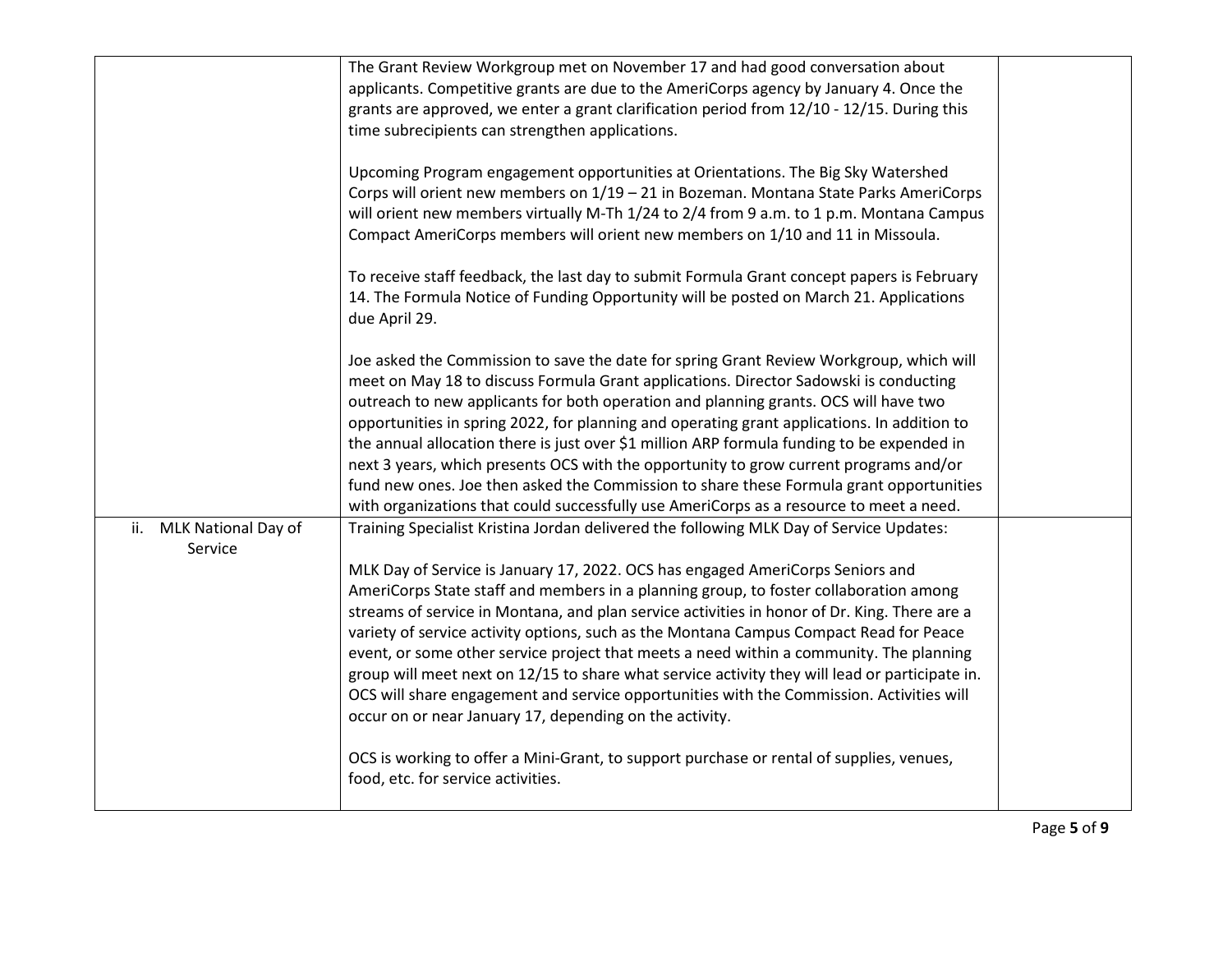|                             | Chair Harbage shared that she discussed MLK Day of Service with Vice Chair Hubbard and        |  |
|-----------------------------|-----------------------------------------------------------------------------------------------|--|
|                             | Director Sadowski and encouraged the Commission to become more involved with this             |  |
|                             | event. https://serve.mt.gov/americorps/days-of-service                                        |  |
|                             |                                                                                               |  |
|                             | From Amy Busch in the chat: A big shoutout to Sarah and staff for your extra efforts to join  |  |
|                             | all streams of service, including FGP, SCP and RSVP in MLK Day of Service planning and        |  |
|                             | participation. THANK YOU!                                                                     |  |
| iii. Roberts Rules of Order | Training Specialist Kristina Jordan delivered the following Roberts Rules of Order Training   |  |
| Commission                  | Update:                                                                                       |  |
| <b>Training</b>             |                                                                                               |  |
|                             | To strengthen the competency of the Commission, OCS is offering a Roberts Rules of Order      |  |
|                             | training to members of the Commission and AmeriCorps State program staff. This session        |  |
|                             | will be led by Sara Rinfret, acting Dean of the Department of Public Administration and       |  |
|                             | Policy at the University of Montana. Rinfret has served as Parliamentarian for the UM         |  |
|                             | Faculty Senate, and is well versed in parliamentary procedure, particularly Roberts Rules of  |  |
|                             | Order.                                                                                        |  |
|                             | OCS is currently holding January 12 and January 13 for this training, which would start at 11 |  |
|                             | a.m. and end at 12:30 p.m. The OCS preferred date is January 13. Kristina informed Chair      |  |
|                             | Harbage OCS would like to select the date during this meeting.                                |  |
|                             |                                                                                               |  |
|                             | Chair Harbage asked the Commission for their opinions on training date. Vice Chair Hubbard    |  |
|                             | and Commissioner Risberg did not have a preference, Commissioner Olsen Billings               |  |
|                             | preferred January 12, and Commissioner Ackerman preferred January 13.                         |  |
|                             | Chair Harbage asked for any objections to January 13, to which there were none. She then      |  |
|                             | noted 1/13 as the date of the training.                                                       |  |
| iv. ServeMontana            | Training Specialist Kristina Jordan provided ServeMontana Symposium Updates:                  |  |
| Symposium Update            |                                                                                               |  |
|                             | Kristina thanked the Commission for saving the dates of the 2022 ServeMontana                 |  |
|                             | Symposium, March 9-11. The 2022 theme is "Montana AmeriCorps: Service on Common               |  |
|                             | Ground." OCS chose this theme due to the divided nature of our world, bringing the focus      |  |
|                             | back to service, and a reminder that service is the common ground we will all share at the    |  |
|                             | ServeMontana Symposium. This was also inspired by the line of the AmeriCorps pledge,          |  |
|                             | "faced with conflict, I will seek common ground." Program Specialist Alyssa Mathieu shared    |  |
|                             | the logo and a brief explanation of the design.                                               |  |
|                             |                                                                                               |  |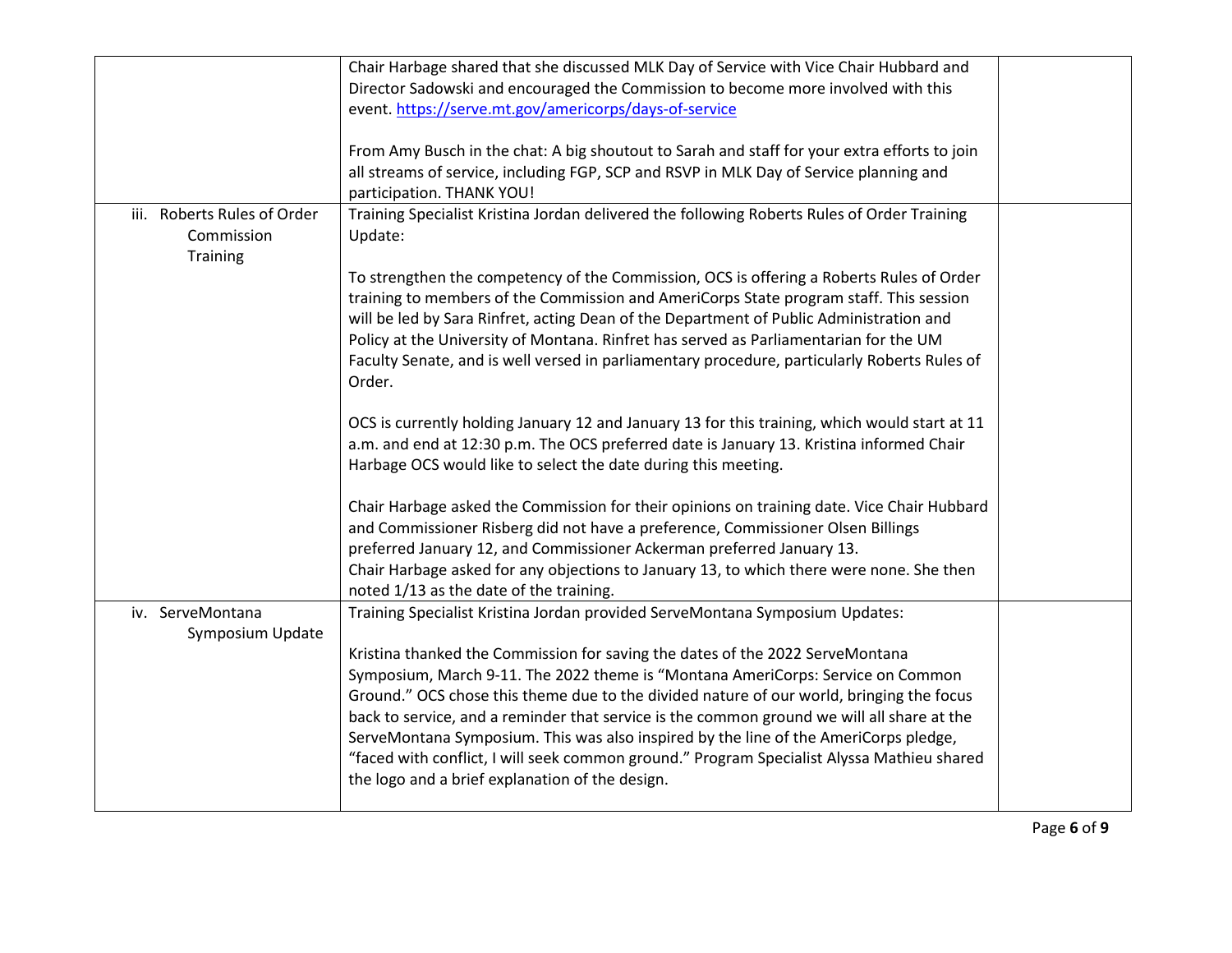|                                                                           | Kristina shared that OCS has engaged Laura Nowlin (Musselshell Watershed Coalition) as<br>the Rural Keynote speaker, Shane Doyle (Native Nexus) as the Tribal Keynote speaker, and<br>Shannon Stober (Verve Exchange) as an opening keynote speaker, as she is not available to<br>deliver a closing keynote. OCS is seeking a closing keynote speaker and will share more<br>information in the future.<br>The symposium will be in-person in Helena, at Carroll College. OCS intends to offer a limited                                                                                                               |                                                       |
|---------------------------------------------------------------------------|-------------------------------------------------------------------------------------------------------------------------------------------------------------------------------------------------------------------------------------------------------------------------------------------------------------------------------------------------------------------------------------------------------------------------------------------------------------------------------------------------------------------------------------------------------------------------------------------------------------------------|-------------------------------------------------------|
|                                                                           | virtual component using the Whova platform, which was used to host the virtual<br>symposium in 2021. The virtual option is for individuals requesting accommodation or who<br>feel unsafe attending in-person.                                                                                                                                                                                                                                                                                                                                                                                                          |                                                       |
|                                                                           | The ServeMontana Symposium Planning Committee has met twice, and committee<br>members include AmeriCorps State, National, and VISTA staff and AmeriCorps members,<br>and one alum. They are an engaged group and OCS is grateful for their participation. The<br>next meeting of the Planning Committee will take place on December 16.                                                                                                                                                                                                                                                                                 |                                                       |
|                                                                           | Kristina then reminded the Commission that the Call for Breakout Session Proposals is open,                                                                                                                                                                                                                                                                                                                                                                                                                                                                                                                             |                                                       |
|                                                                           | and Director Sadowski sent the announcement via email. She asked the Commission to<br>please share the Call for Proposals with their networks and consider submitting a proposal if                                                                                                                                                                                                                                                                                                                                                                                                                                     |                                                       |
|                                                                           | to present to AmeriCorps members as a Commissioner.                                                                                                                                                                                                                                                                                                                                                                                                                                                                                                                                                                     |                                                       |
|                                                                           | https://serve.mt.gov/ServeMontana/servemontana-symposium                                                                                                                                                                                                                                                                                                                                                                                                                                                                                                                                                                |                                                       |
| IV. New Business- Chair Harbage                                           |                                                                                                                                                                                                                                                                                                                                                                                                                                                                                                                                                                                                                         |                                                       |
| a. AmeriCorps Grant<br>Review Workgroup<br>Recommendation-<br>action item | Commissioner Risberg spoke to the hard work grant applicants have done and continue to<br>accomplish. He noted the spirit of service is alive and well, and then explained the<br>recommendation that programs could increase their cost per MSY to \$21,600. The cost of<br>living in Montana has gone up substantially, and OCS and the Grant Review Workgroup<br>want grantees to have the funds to be "Mission Capable." Commissioner Risberg noted the<br>application review process was very robust. He emphasized this increased request is<br>allowable, if grantees can sustain match against increased funds. | Funding<br>recommend-<br>ation approved,<br>2:19 p.m. |
|                                                                           | Chair Harbage asked if OCS or the Commission could help find match resources. Director<br>Sadowski responded yes and noted some programs may chose not to increase their Cost<br>per MSY at this time (depending on grant type). Match is often generated by host sites. It is<br>a challenging task and OCS is happy to support mechanisms to provide housing for<br>members. There is limited safe, affordable housing available, but there are innovative ways<br>to support member housing. OCS is working to build resources. Additionally, some                                                                   |                                                       |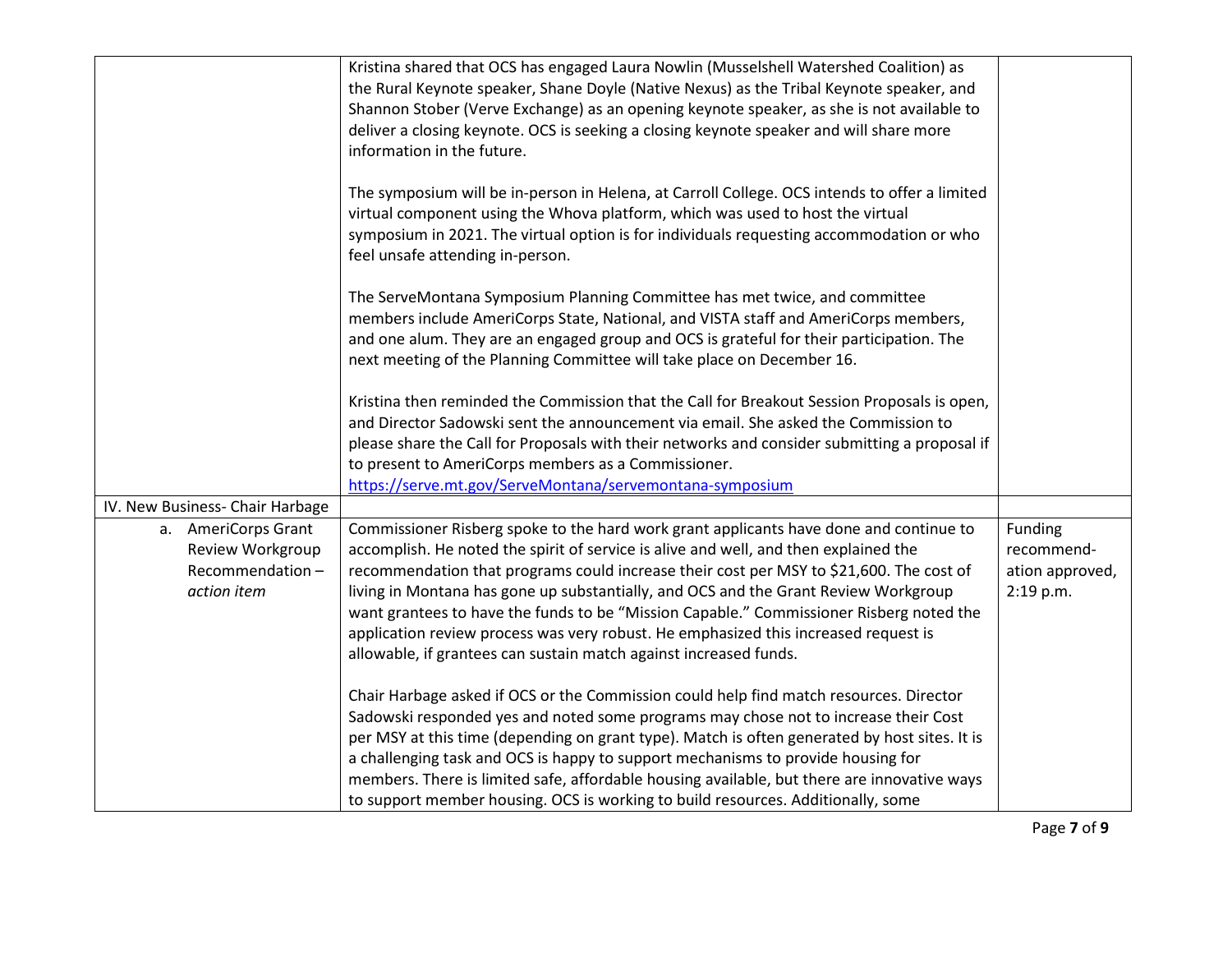|                               | programs are facing recruitment challenges. Director Sadowski then asked the Commission<br>to please share the opportunity to support AmeriCorps member housing with property<br>owners in and around their communities. Richland County Health Department has<br>partnered with their area public housing to provide housing for members in Sidney. OCS will<br>find ways to recognize landlords, building owners, and alums for providing housing to<br>AmeriCorps members.                                                  |  |
|-------------------------------|--------------------------------------------------------------------------------------------------------------------------------------------------------------------------------------------------------------------------------------------------------------------------------------------------------------------------------------------------------------------------------------------------------------------------------------------------------------------------------------------------------------------------------|--|
|                               | Comment in chat: Commissioner Mitchell: I wonder if you might find some willing partners<br>through the Housing Division at the Montana Department of Commerce. As you know, they<br>work with landlords across the state.                                                                                                                                                                                                                                                                                                     |  |
|                               | Grants Manager Naiman-Sessions noted the is no specific required match for fixed award<br>grants, and therefore those applicants can request more without having to match it. There<br>is a mechanism in the grant Notice of Funding Opportunity called a "cash match<br>replacement" in which cost reimbursement grants can request federal dollars to be<br>represented on the grantee share of their grant. There has always been a match waiver<br>request opportunity as well should a subrecipient need it once awarded. |  |
|                               | Commissioner Swan thanked Commissioner Risberg for reporting to the Commission on<br>behalf of the Grant Review workgroup. He agreed it was a valuable learning experience and<br>he was impressed by programs and the flow of the workgroup session. He then thanked the<br>applicants.                                                                                                                                                                                                                                       |  |
|                               | Commissioner Larson moved to approve the funding recommendation, seconded by Vice<br>Chair Hubbard. The funding recommendation was approved by acclamation.                                                                                                                                                                                                                                                                                                                                                                    |  |
| b. Commissioner<br>Honorarium | Director Sadowski introduced the item as new business, no action at this time.<br>The goal is to bring a proposal to the commission for action in early 2022.<br>Montana Community Service Act,                                                                                                                                                                                                                                                                                                                                |  |
|                               | https://leg.mt.gov/bills/mca/title 0900/chapter 0140/part 0010/sections index.html<br>Section 90-14-104 (6) states: Commission members are entitled to payment and<br>reimbursement as provided in 2-15-122(5),                                                                                                                                                                                                                                                                                                                |  |
|                               | https://leg.mt.gov/bills/mca/title_0020/chapter_0150/part_0010/section_0220/0020-<br>0150-0010-0220.html MCA 2-15-122 (5)(a) states: Unless an advisory council member is a<br>full-time salaried officer or employee of this state or of any political subdivision of this state,                                                                                                                                                                                                                                             |  |
|                               | the member is entitled to be paid in an amount to be determined by the department head,<br>not to exceed \$50 for each day in which the member is actually and necessarily engaged in                                                                                                                                                                                                                                                                                                                                          |  |